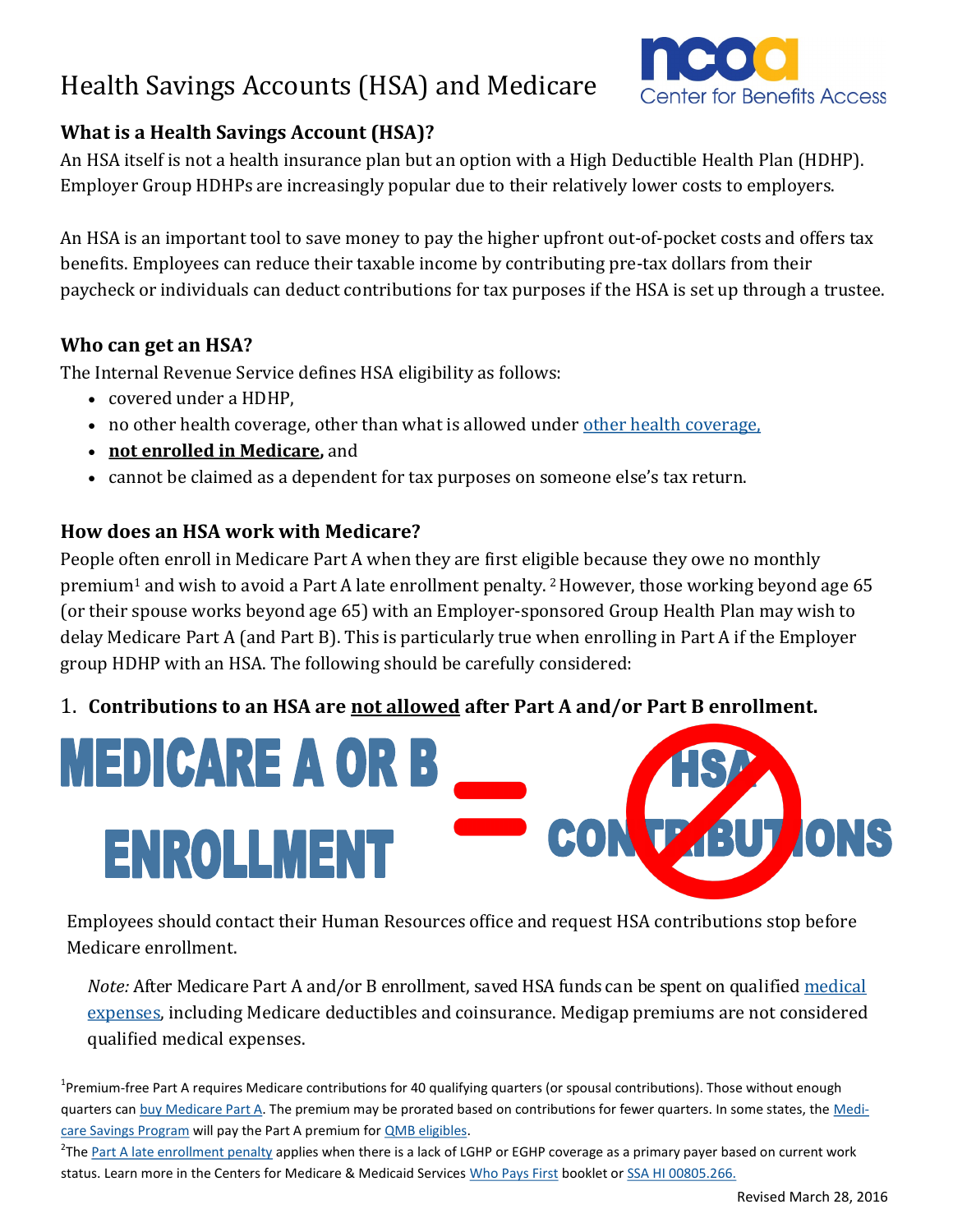2. Claiming SS benefits beyond age 65 years triggers automatic Part A enrollment and a retroactive Part A coverage period that cannot be declined. The retroactive Part A period is limited to 6 months and cannot go back further than the entitlement date. An IRS penalty applies to HSA contributions made, even if unknowingly, during the Part A retroactive period. **To avoid an IRS penalty, stop contributions to the HSA between 1-7 months prior to enrolling in Medicare Part A or claiming Social Security (SS) benefits after age 65 years.** 

RETERAA AURILI

|                       | KEIKOAU IIVE  |  |  |  |  |  |
|-----------------------|---------------|--|--|--|--|--|
| <b>&gt;65 YEARS +</b> | <b>PART A</b> |  |  |  |  |  |
| <b>CLAIM SSA</b>      |               |  |  |  |  |  |
|                       |               |  |  |  |  |  |

Example 1: Margaret will retire and turn 65 in February. In January, she went to the SSA office to enroll in Medicare Parts A & B during her [Initial Enrollment Period](https://www.ncoa.org/resources/guide-to-enrollment-in-medicare/) (IEP). She claimed her SS benefits with a start date in February. Since Margaret enrolls in Medicare Part A to begin at age 65 years, she has no retroactive Part A coverage.

| Example 1: Margaret enrolls at age 65      |      |                                            |                                     |     |     |     |  |  |  |  |  |
|--------------------------------------------|------|--------------------------------------------|-------------------------------------|-----|-----|-----|--|--|--|--|--|
| Nov                                        | Dec. | Jan                                        | Feb                                 | Mar | Apr | Mav |  |  |  |  |  |
|                                            |      | Visits SSA office to<br>enroll in Medicare | Begins Medicare and<br>SSA benefits |     |     |     |  |  |  |  |  |
| Medicare 7 month Initial Enrollment Period |      |                                            |                                     |     |     |     |  |  |  |  |  |

Example 2: John works and has an Employer Group HDHP with an HSA. He will claim his SS benefits when he turns 68 in May and will continue working a couple more years. Since John claims his SS benefits after age 65 years, he is automatically enrolled in Part A retroactively for 6 months (maximum retroactive enrollment). He needs to contact his Human Resources office and stop his HSA contributions in October to avoid an IRS penalty during the retroactive Part A coverage period.

|                              | Example 2: John works beyond age 65 and claims SSA benefits     |            |     |     |     |     |                                                            |     |     |     |     |      |     |     |
|------------------------------|-----------------------------------------------------------------|------------|-----|-----|-----|-----|------------------------------------------------------------|-----|-----|-----|-----|------|-----|-----|
| Oct                          | Nov                                                             | <b>Dec</b> | Jan | Feb | Mar | Apr |                                                            | May | Jun | Jul | Aug | Sept | Oct | Nov |
| Should<br>stop<br><b>HSA</b> |                                                                 |            |     |     |     |     | Claims SS benefits,<br>which triggers Part A<br>enrollment |     |     |     |     |      |     |     |
|                              | <b>Automatic retroactive Medicare</b><br><b>Part A coverage</b> |            |     |     |     |     |                                                            |     |     |     |     |      |     |     |

Revised March 28, 2016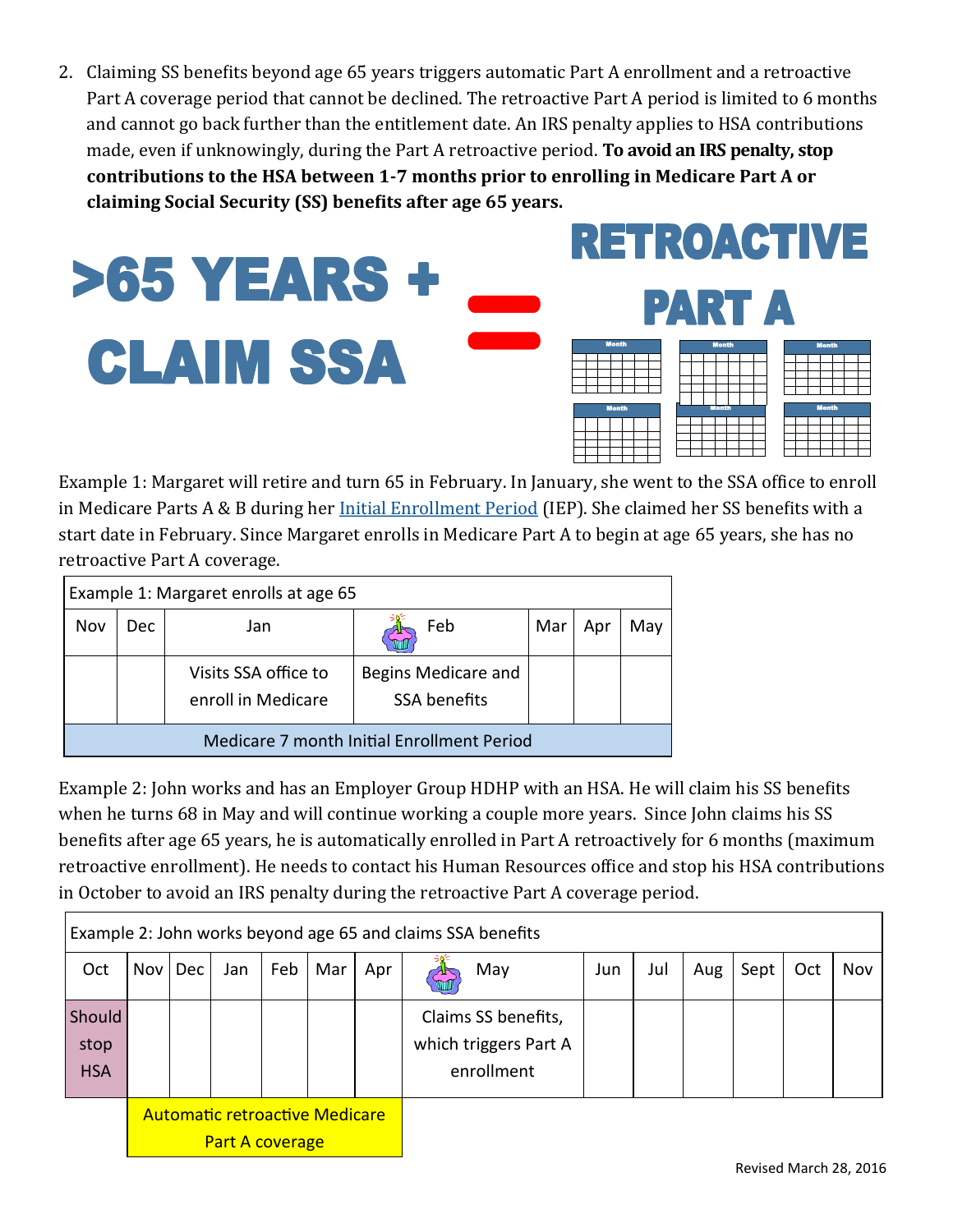Example 3: Amir's 65th birthday is in September. He planned to continue to work with an Employer Group HDHP with an HSA. He had a stroke in October and his doctor advised him to retire. He signs up for Medicare and SS benefits to begin in November. His SS benefits start in November, but his Medicare start dates are both retroactive and delayed as follows:

- Retroactive Part A : Since Amir claims his SS benefits after age 65 years, he is automatically enrolled in Part A retroactively effective September 1 (to his earliest entitlement date but no longer than 6 months retroactive coverage).
- Delayed Part B: Amir's Part B start date is delayed because he is in the second half of his IEP. He gets a Special Enrollment Period (SEP) since his EGHP is ending but it is trumped by his IEP. To learn more about these special situations visit the CMS fact sheet [When Medicare Enrollment Periods](https://www.ncoa.org/resources/when-medicare-enrollment-periods-overlap-cms/)  [Overlap.](https://www.ncoa.org/resources/when-medicare-enrollment-periods-overlap-cms/) Due to the delay, Amir needs health insurance in December and January to cover the gap in the delayed Part B start date. Since he retires in November, he's able to keep his EGHP for the month of November. He is not eligible to join a Marketplace plan because he is enrolled in premium–free Medicare Part A and should consider purchasing COBRA through his employer.

Additionally, Amir needs to contact his Human Resources office to complete retirement paperwork and stop his HSA contributions. He'll likely owe an IRS penalty for contributions made in September, October, and possibly November if the payment has already been made. He should ask his employer to keep his EGHP in November and COBRA through January, since his Medicare Part B is delayed until February 1.

|                                            | Example 3: Amir enrolls in Medicare two months after his 65th birthday and faces penalties and delays. |                                         |                                                       |                                   |                                                                     |                          |                          |                             |     |     |     |     |     |
|--------------------------------------------|--------------------------------------------------------------------------------------------------------|-----------------------------------------|-------------------------------------------------------|-----------------------------------|---------------------------------------------------------------------|--------------------------|--------------------------|-----------------------------|-----|-----|-----|-----|-----|
| Jun                                        | Jul                                                                                                    | Aug                                     | Sept                                                  | Oct                               | Nov                                                                 | <b>Dec</b>               | Jan                      | Feb                         | Mar | Apr | May | Jun | Jul |
|                                            |                                                                                                        | Should<br>have<br>stopped<br><b>HSA</b> | <b>THE STATE</b><br>Retro-<br>active<br><b>Part A</b> | Retro-<br>active<br><b>Part A</b> | Retires;<br>begins SS<br>benefits;<br>Enrolls in<br><b>Medicare</b> |                          |                          | Delayed<br>Part B<br>starts |     |     |     |     |     |
|                                            |                                                                                                        |                                         | <b>May owe IRS PENALTY</b>                            |                                   |                                                                     | <b>Needs</b><br>coverage | <b>Needs</b><br>coverage |                             |     |     |     |     |     |
| Medicare 7 month Initial Enrollment Period |                                                                                                        |                                         |                                                       |                                   |                                                                     |                          |                          |                             |     |     |     |     |     |

Medicare Part A & B 8 month SEP due to loss of EGHP